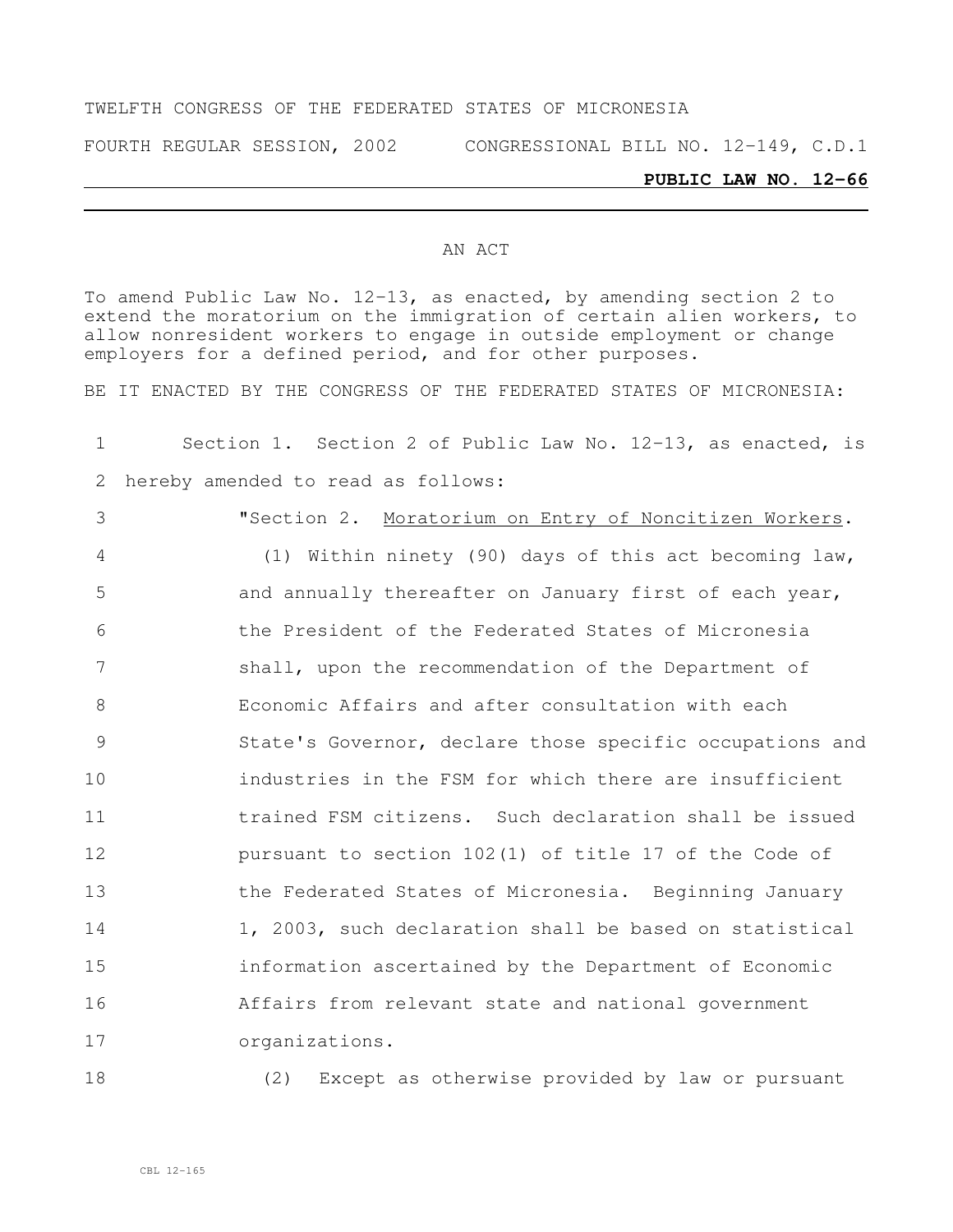| $\mathbf 1$     | to the terms of any treaty, Compact, or other            |
|-----------------|----------------------------------------------------------|
| 2               | international agreement, for a period of one year from   |
| 3               | the date of enactment of this act, the entry of          |
| 4               | additional noncitizen alien workers into the FSM for the |
| 5               | purpose of employment in occupations and industries in   |
| 6               | the FSM shall be limited to entry for employment in      |
| $7\phantom{.0}$ | those occupations and industries for which there are     |
| 8               | insufficient trained FSM citizen workers, as declared by |
| 9               | the President. This restriction shall apply through      |
| 10              | December 13, 2002. From December 14, 2002 through        |
| 11              | December 31, 2003, the entry of additional noncitizen    |
| 12              | alien workers into the FSM for the purpose of employment |
| 13              | shall be limited to 'professionals', as that term shall  |
| 14              | be defined in regulations issued pursuant to section     |
| 15              | 102(1) of title 17 of the Code of the Federated States   |
| 16              | of Micronesia.                                           |
|                 |                                                          |

 (3) The entry of noncitizen alien workers into the 18 FSM for the purpose of employment, and the issuance of nonresident worker's identification certificates, shall be in strict accordance with the provisions of titles 50 and 51 of the Code of the Federated States of Micronesia.

 (4) The Chief of the Division of Immigration and Labor, through the Secretary of Justice, shall report bi-annually, on December first and June first of each

of 5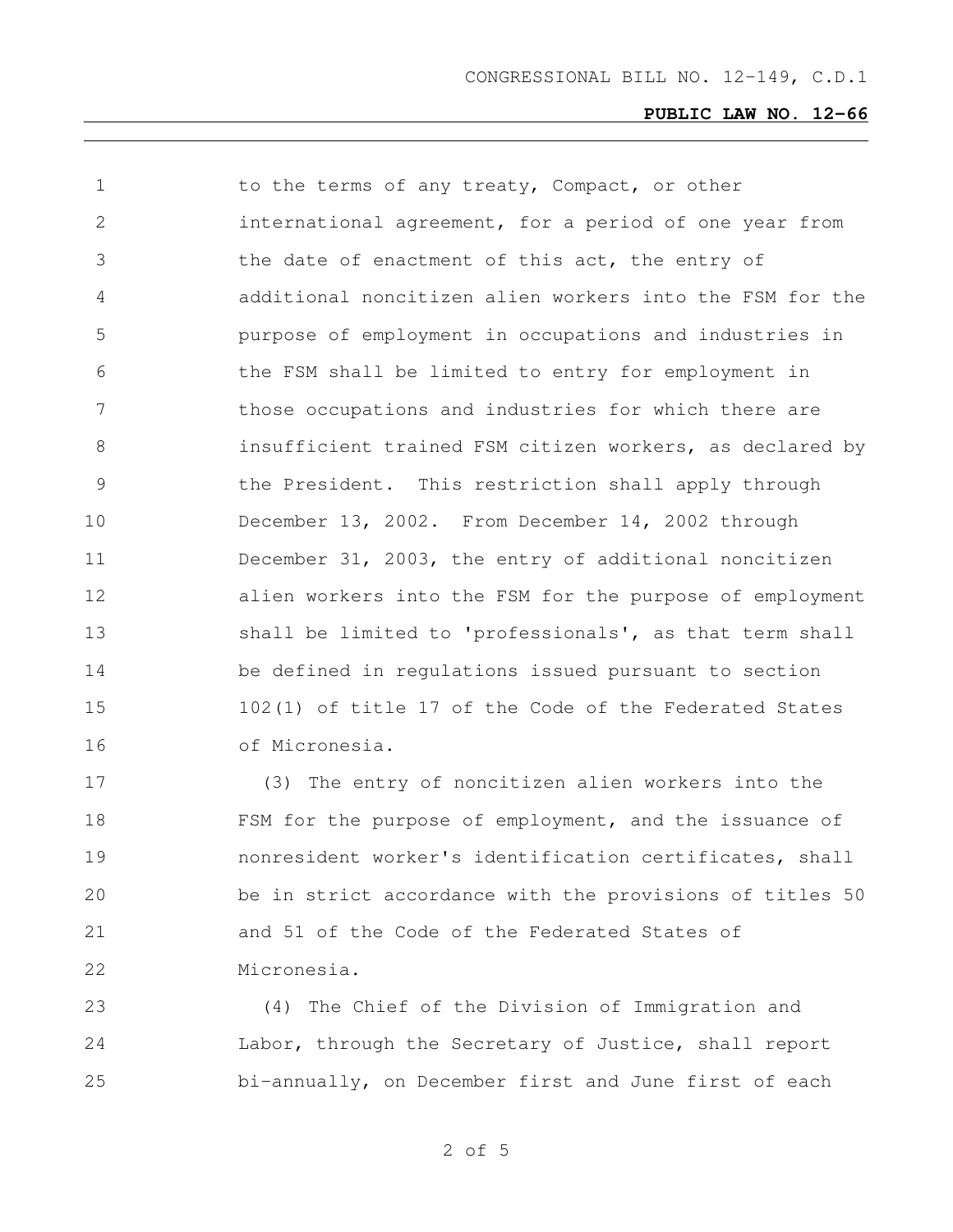| $\mathbf 1$    | year, to the President and to the Congress, including to |
|----------------|----------------------------------------------------------|
| 2              | the Chairman of the Judiciary and Governmental           |
| 3              | Operations Committee of the Congress, on the total       |
| 4              | number of noncitizen alien workers present in the FSM.   |
| 5              | Such report shall include, at a minimum, the number of   |
| 6              | such workers by nationality, industry, occupation, and   |
| 7              | job title, and such other information and statistical    |
| 8              | comparisons as the Chief and the Secretary deem relevant |
| $\overline{9}$ | to the goal of reducing the FSM's dependence on          |
| 10             | noncitizen alien workers.                                |
| 11             | (5) Thirty (30) days prior to publication of the         |
| 12             | annual                                                   |
| 13             | update of the list of specific occupations and           |
| 14             | industries for which there are insufficient trained FSM  |
| 15             | citizens required under subsection (1) of this section,  |
| 16             | the Secretary of the Department of Economic Affairs      |
| 17             | shall report to the President and to the Congress on the |
| 18             | effect that any restriction on the entry of noncitizen   |
| 19             | workers has had on the economy of the FSM during the     |
| 20             | prior year.                                              |
| 21             | (6) Notwithstanding the provisions of chapter 1 of       |
| 22             | title 51 of the Code of the Federated States of          |
| 23             | Micronesia, during the period beginning December $14$ ,  |
| 24             | 2002 and ending December 31, 2003:                       |
| 25             | (a) any nonresident worker may engage in                 |
|                |                                                          |

of 5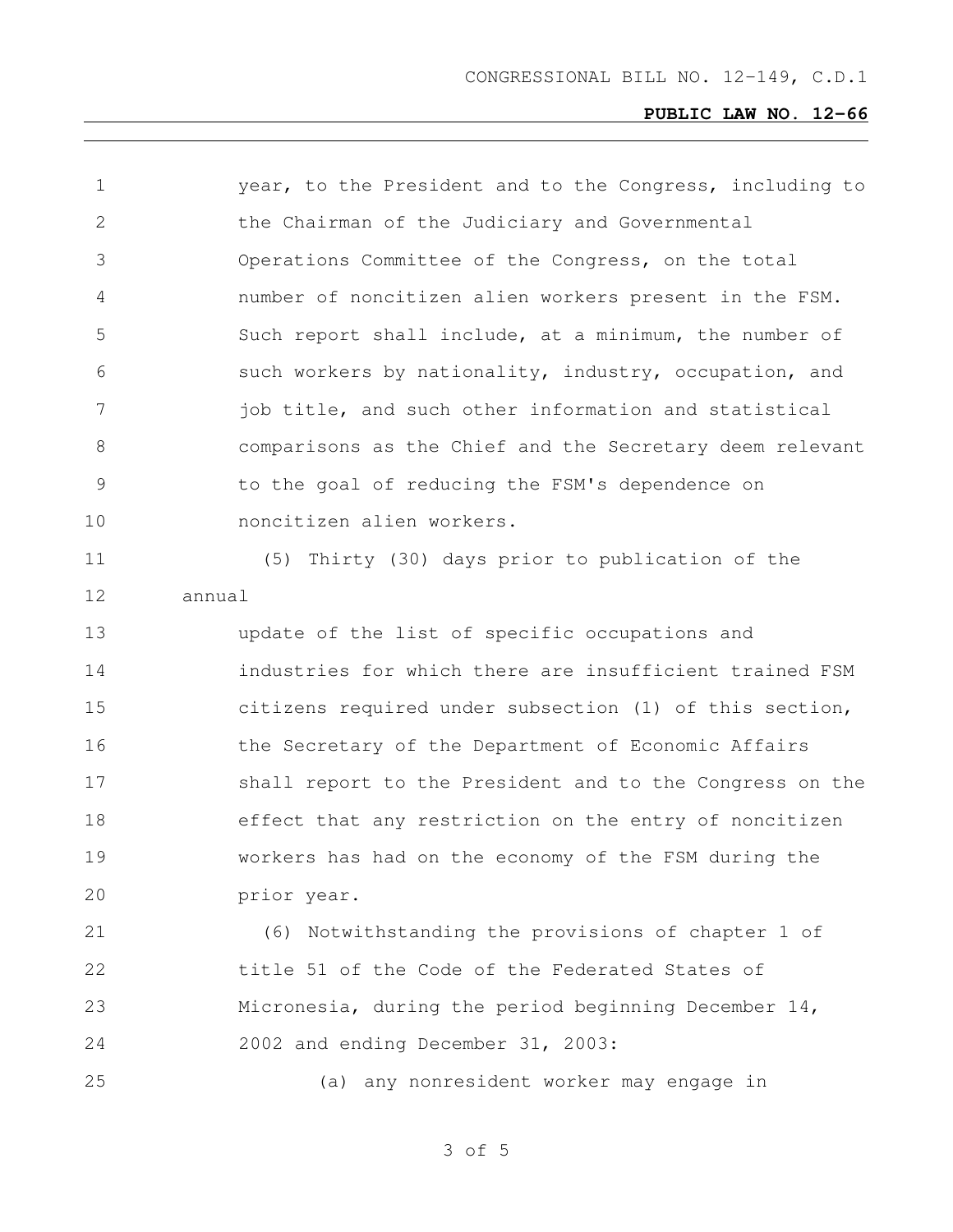| 1             | employment for an employer ('Secondary Employer') other  |
|---------------|----------------------------------------------------------|
| 2             | than for the employer who has contracted for the         |
| 3             | employment of such nonresident worker in the Federated   |
| 4             | States of Micronesia ('Primary Employer'). The           |
| 5             | Secondary Employer shall engage in a temporary contract  |
| 6             | for such employment with the Primary Employer. Any       |
| 7             | contract for full-time employment (40 hour work-week) in |
| 8             | excess of 30 days shall be deemed a change of employers  |
| $\mathcal{G}$ | for purposes of this section; and                        |
| 10            | (b) upon completion or termination of a contract         |
| 11            | with his Primary Employer, or pursuant to paragraph (b)  |
| 12            | herein, any nonresident worker may change employers.     |
| 13            | Each nonresident worker seeking to change employers      |
| 14            | shall provide a copy of the new contract for employment  |
| 15            | to the Chief of Immigration and Labor and apply for a    |
| 16            | permit from the Chief authorizing such change.<br>The    |
| 17            | Chief of Immigration and Labor shall issue such permit   |
| 18            | without charge and shall not require that the            |
| 19            | nonresident worker leave the Federated States of         |
| 20            | Micronesia."                                             |
| 21            |                                                          |
| 22            |                                                          |
| 23            |                                                          |
| 24            |                                                          |
| 25            |                                                          |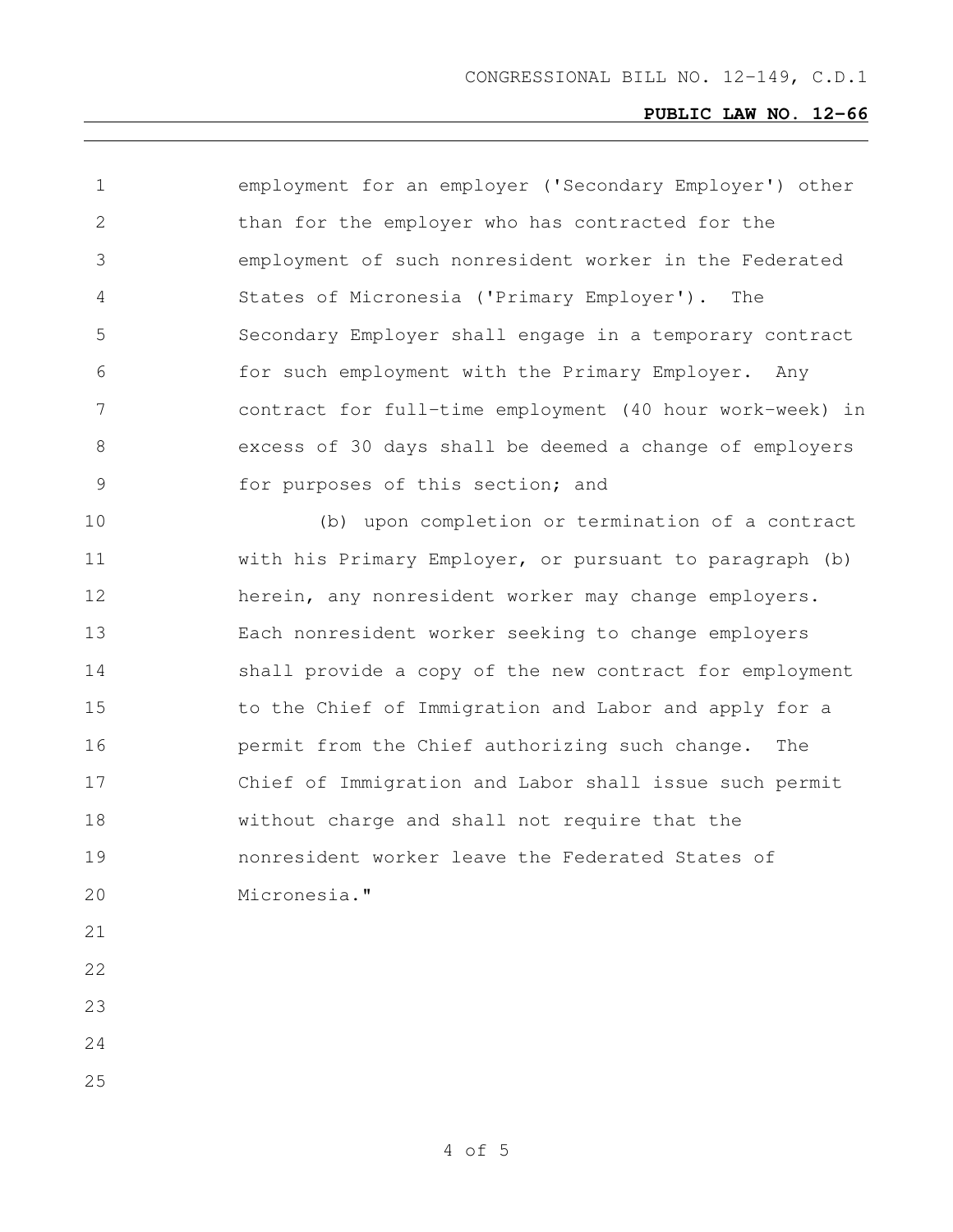| $\mathbf 1$     |                                                             |
|-----------------|-------------------------------------------------------------|
| $\mathbf{2}$    |                                                             |
| 3               |                                                             |
| $\overline{4}$  |                                                             |
| 5               |                                                             |
| 6               | Section 2. This act shall become law upon approval by the   |
| $7\phantom{.0}$ | President of the Federated States of Micronesia or upon its |
| $\,8\,$         | becoming law without such approval.                         |
| $\mathcal{G}$   |                                                             |
| 10              |                                                             |
| 11              |                                                             |
| 12              | December 27, 2002                                           |
| 13              |                                                             |
| 14              |                                                             |
| 15              |                                                             |
| 16              |                                                             |
| 17              | /s/ Leo A. Falcam                                           |
| 18              | Leo A. Falcam<br>President                                  |
| 19              | Federated States of Micronesia                              |
| 20              |                                                             |
| 21              |                                                             |
| 22              |                                                             |
| 23              |                                                             |
| 24              |                                                             |
| 25              |                                                             |